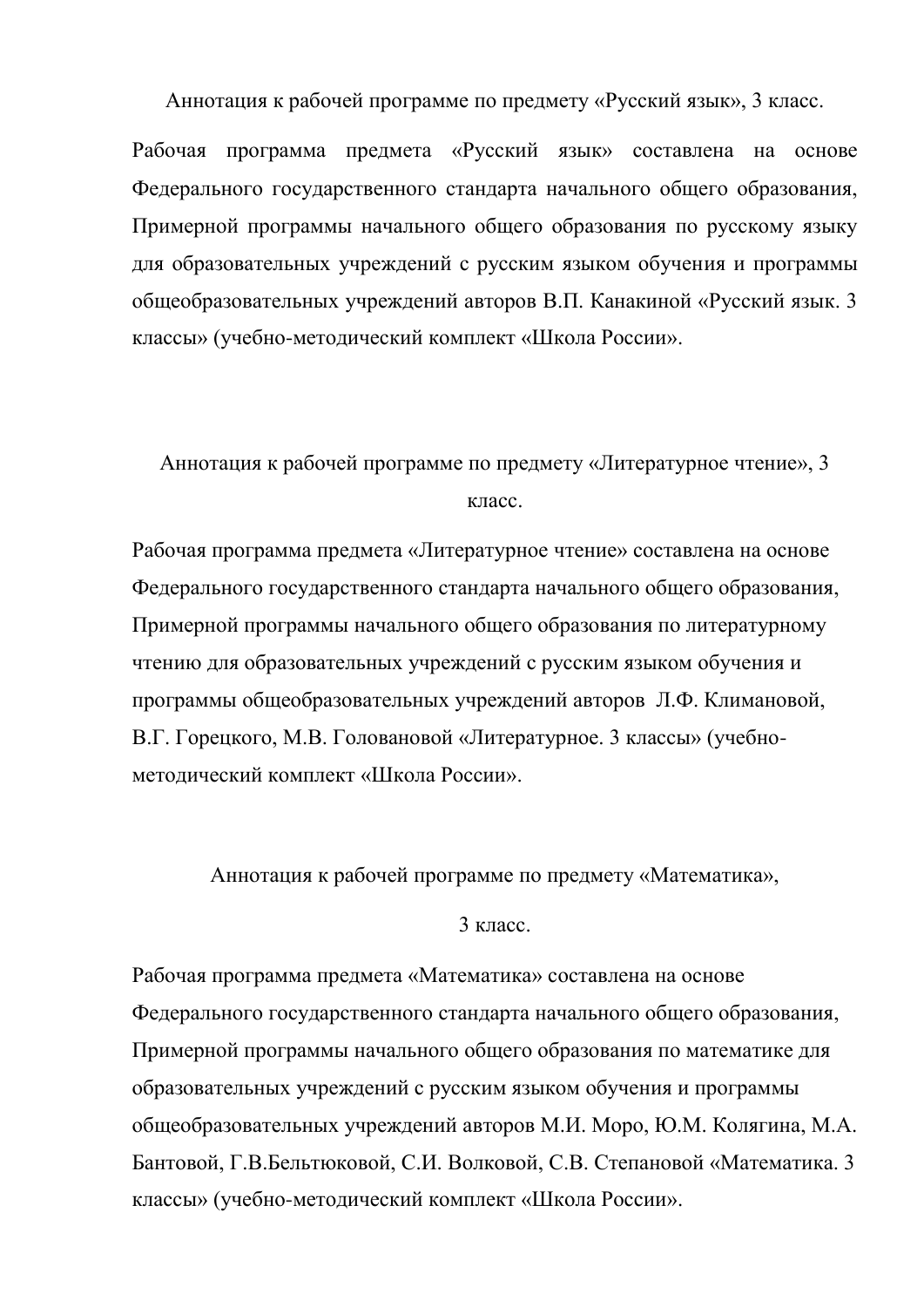Аннотация к рабочей программе по предмету «Окружающий мир»,

### $3 \text{ кпас}$

Рабочая программа предмета «Окружающий мир» составлена на основе Федерального государственного стандарта начального общего образования, Примерной программы начального общего образования по окружающему миру для образовательных учреждений с русским языком обучения и программы общеобразовательных учреждений автора А.А. Плешкова «Окружающий мир. 3 классы» (учебно-методический комплект «Школа POCCHU<sub>b</sub>

Аннотация к рабочей программе по предмету «Технология»,

## $3 \text{ кпас}$

Рабочая программа предмета «Технология» составлена на основе Федерального государственного стандарта начального общего образования, Примерной программы начального общего образования по технологии для образовательных учреждений с русским языком обучения и программы общеобразовательных учреждений авторов Н.И. Роговцевой, Н.В. Богдановой, И.П. Фрейтаг, Н.В. Добромысловой, Н.В. Шипиловой «Технология. 3 классы» (учебно-методический комплект «Школа России».

Аннотация к рабочей программе по предмету «Изобразительное искусство»,

## $3 \times \pi$

Рабочая программа предмета «Изобразительное искусство» составлена на основе Федерального государственного стандарта начального общего образования, Примерной программы начального общего образования по изобразительному искусству для образовательных учреждений с русским языком обучения и программы общеобразовательных учреждений автора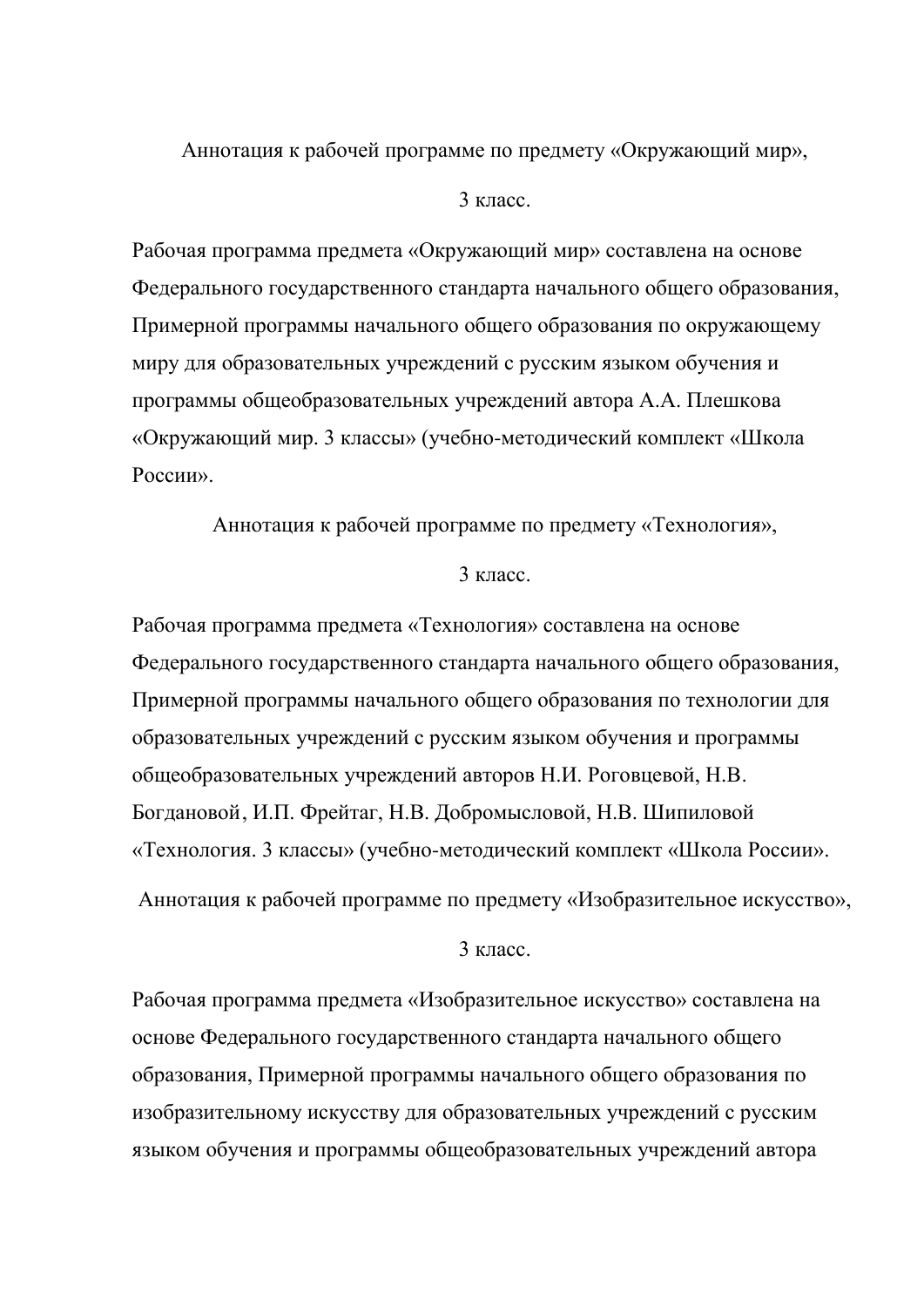Б.М. Неменского «Изобразительное искусство. 3 классы» (учебнометодический комплект «Школа России».

Аннотация к рабочей программе по предмету «Физическая культура»,

3 класс.

Рабочая программа основного общего образования по физической культуре для 3 класса составлена с учетом следующих нормативных документов:

- Федерального государственного образовательного стандарта основного общего образования, утвержденного приказом Министерства образования и науки РФ;

- Примерной программы по учебным предметам. Физическая культура. М.: Просвещение, 2012;

- Учебным планом ГБОУ СОШ №182 на 2018-19 учебный год;

- Учебником « Физическая культура 1-4 класс» В.И. Лях, Москва « Просвещение»  $2014$ ;

- Положения о рабочей программе, утвержденного приказом № 143 от 30 августа 2013 года.

– Федеральный закон от 29 апреля 1999 г. № 80-ФЗ «О физической культуре и спорте»;

– письмо Министерства образования от 26 марта 2002 г. № 30-51-197/20 «О повышении роли физической культуры и спорта в образовательных учреждениях».

Данная рабочая программа состоит из двух блоков. І блок разработан в соответствии с основными положениями Федерального государственного образовательного стандарта начального общего образования, основана на программе по предметной линии учебников В.И. Ляха и обеспечена учебником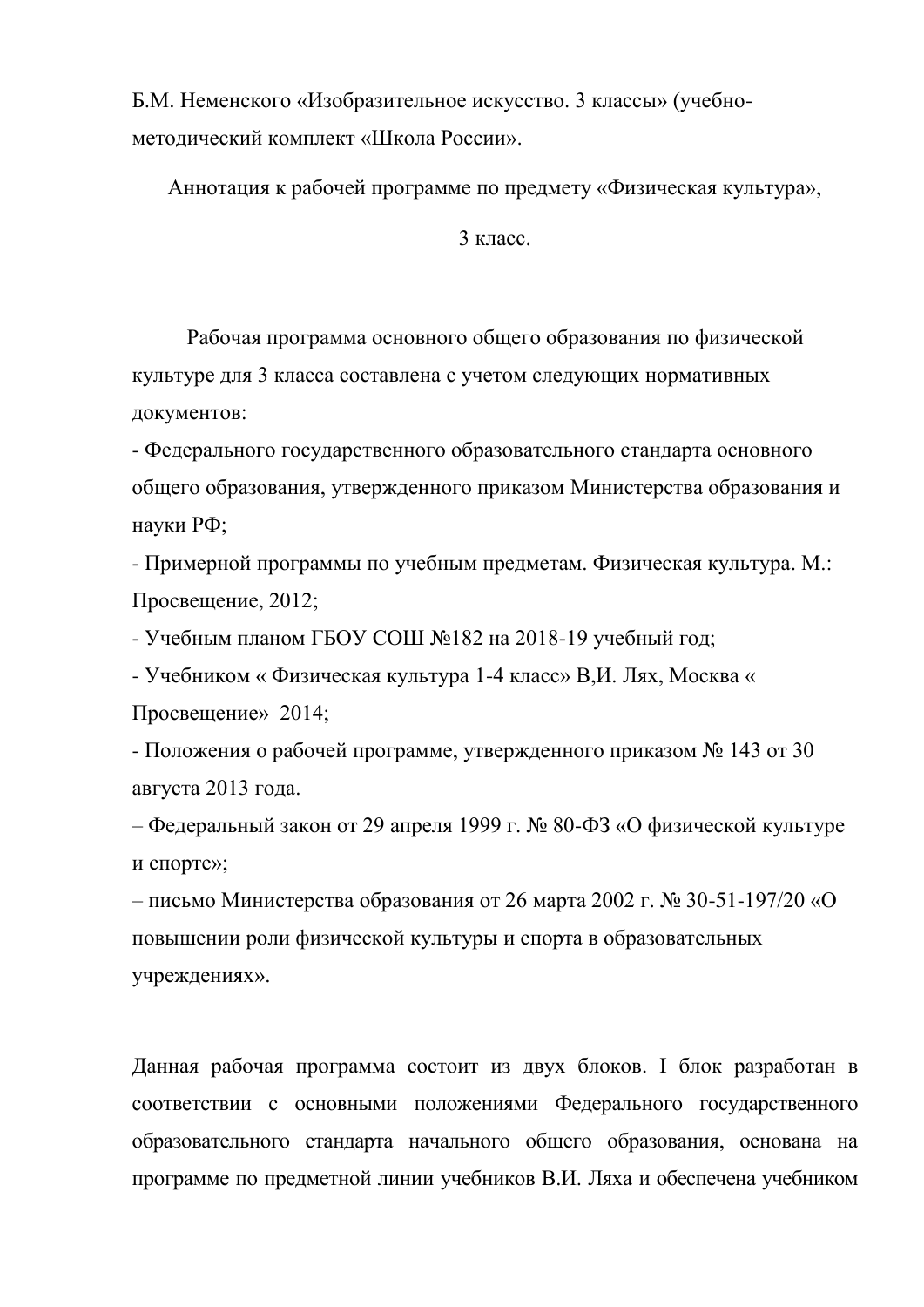для общеобразовательных учреждений «Физическая культура. 1—4 классы» (М.: Просвещение).2012г.

II блок программы разработан на основе Федерального государственного образовательного стандарта начального общего образования, Концепции духовно-нравственного развития и воспитания личности гражданина России, планируемых результатов начального общего образования. Содержание программы полностью соответствует содержанию авторской учебного предмета.

Аннотация к рабочей программе по предмету «Музыка»,

### $3 \text{ кпас}$

Рабочая учебная программа по музыке для 3-го класса разработана и составлена в соответствии с федеральным компонентом государственного стандарта второго поколения начального общего образования, примерной программы начального общего образования по музыке с учетом авторской программы по музыке - «Музыка. Начальная школа», авторов: Е.Д.Критской, Г.П.Сергеевой,Т. С. Шмагина, М., Просвещение, 2010.

В соответствии с Базисным учебным планом в 3 классе на учебный предмет «Музыка» отводится 33 часа (из расчета 1 час в неделю).

Аннотация к рабочей программе по предмету «Английский язык»,

# $3 \text{ кnacc}$ .

Данная рабочая программа составлена в соответствии с требованиями Федерального государственного образовательного стандарта начального образования, с учётом концепции духовно-нравственного воспитания и планируемых результатов освоения основной образовательной программы начального общего образования и на основании Рабочих программ 4 классов под ред. Н.И. Быковой и М.Д. Поспеловой. Программа направлена на формирование